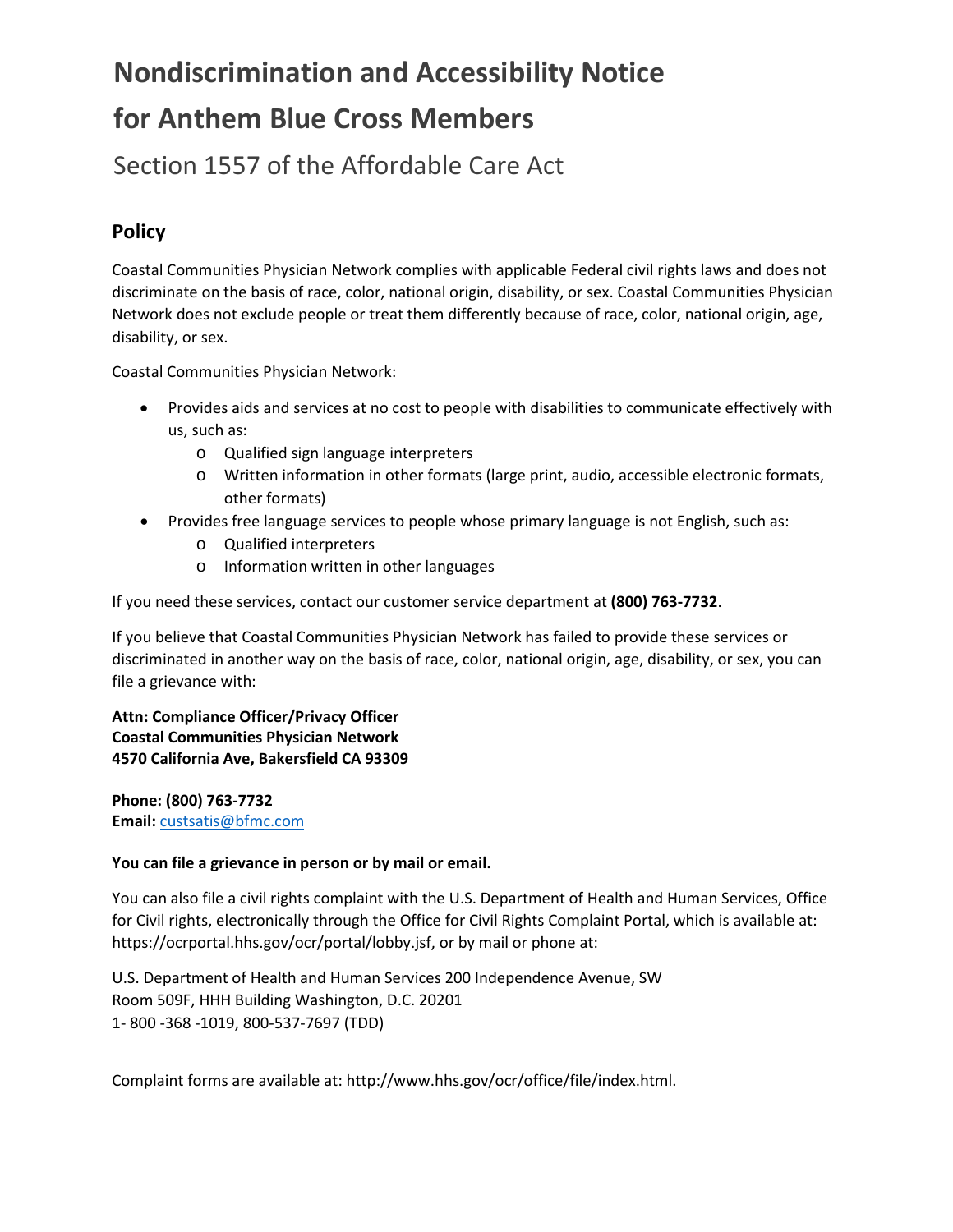## **Nondiscrimination and Accessibility Notice**

## **for Anthem Blue Cross Members**

Section 1557 of the Affordable Care Act

Such complaints must be filed within 180 days of the date of the alleged discrimination.

## **Getting Help in Your Language**

### **English**

ATTENTION: If you speak another language, language assistance services, free of charge, are available to you. Call 1-800-407-4627 (TTY: 1-888-757-6034).

#### **Español (Spanish)**

ATENCIÓN: Si habla español, tiene a su disposición servicios gratuitos de asistencia lingüística. Llame al 1-800-407-4627 (TTY: 1-888-757-6034).

#### **Tiếng Việt (Vietnamese)**

CHÚ Ý: Nếu bạn nói Tiếng Việt, có các dịch vụ hỗ trợ ngôn ngữ miễn phí dành cho bạn. Gọi số 1-800-407-4627 (TTY: 1-888-757-6034).

#### **Tagalog (Tagalog ̶Filipino)**

PAUNAWA: Kung nagsasalita ka ng Tagalog, maaari kang gumamit ng mga serbisyo ng tulong sa wika nang walang bayad. Tumawag sa 1-800-407-4627 (TTY: 1-888-757-6034).

## **한국어 (Korean)**

주의: 한국어를 사용하시는 경우, 언어 지원 서비스를 무료로 이용하실 수 있습니다. 1-800-407-4627 (TTY: 1-888-757-6034)번으로 전화해주십시오.

### **繁體中**文**(Chinese)**

注意:如果您使用繁體中文,您可以免費獲得語言援助服務。請致電 1-800-407-4627 (TTY: 1-888-757-6034)。

### Հ այ ե ր ե ն **(Armenian)**

ՈՒՇԱԴՐՈՒԹՅ ՈՒՆ՝ Եթե խո ս ո ւ մ եք հ այ ե ր ե ն , ապա ձեզ ան վ ճ ար կ ար ո ղ են տր ամ ադ ր վ ե լ լ ե զ վ ակ ան աջ ակ ց ո ւ թյ ան ծ առ այ ո ւ թյ ո ւ ն ն ե ր : Զան գ ահ ար ե ք 1-800-407-4627 (TTY: 1-888-757- 6034):

#### **Русский (Russian)**

ВНИМАНИЕ: Если вы говорите на русском языке, то вам доступны бесплатные услуги перевода. Звоните 1-800-407-4627 (TTY: 1-888-757-6034):.

**(Farsi (**فارسی

نبصورت رایگان برای شما **توجه**: اگر به زبان فارسی گفتگو � کنید، تسه�الت زبای